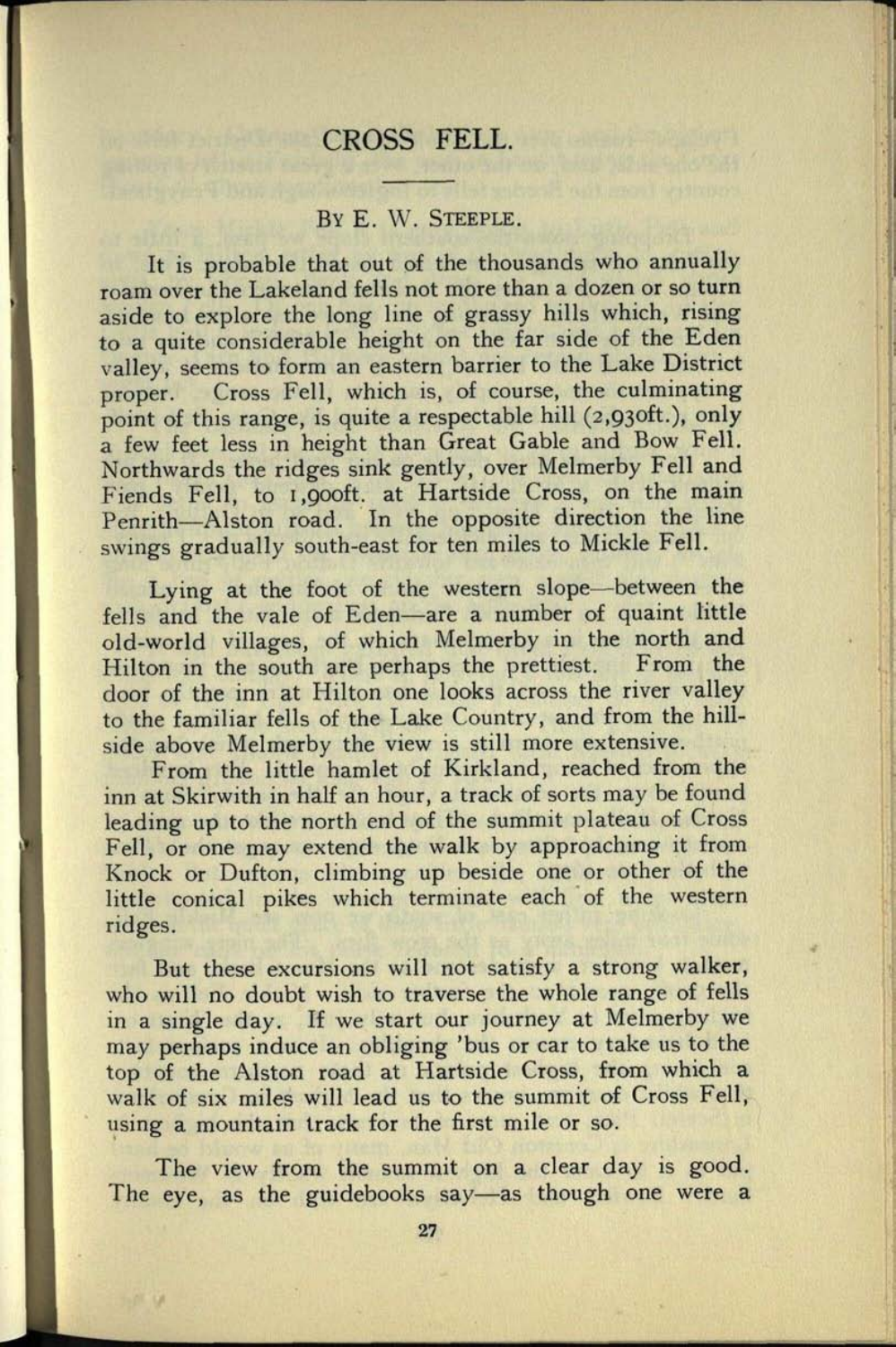Cyclops-roams over the whole of the Lake District fells on the one side, and, on the other, over a great stretch of rolling country from the Border fells to Ingleborough and Penyghent.

Dropping down the southern slope we pass, a little to our left, the springs from which issues the infant Tees, to become for a few miles the boundary between Cumberland and Westmorland. Crossing the dip we rise a few hundred feet to Little Dun Fell. This peak (2,76ift.) and its twin brother Great Dun Fell (2,780ft.), three-quarters of a mile away, are the most shapely summits in the range, but our next point, Knock Fell, is a tableland like Cross Fell itself.

And here we must decide on our next move. If we are content with a short day we may descend gently, pas<sup>t</sup> Rundale Tarn, to High Cup Nick, and so to Dufton. But our strong walker (and incidentally the collector of '' Twentyfives") will turn eastward towards Dufton Fell, three long miles away. The highest point of this fell is named Meldon Hill on the 6-inch Ordnance map, with a height of 2,513ft. (there is a survey mark on the base of the cairn). For some unexplained reason the height is not shown on the i-inch map, and the hill has not until recently been included in the list of " Twenty-fives." A hundred yards north-west of the cairn is a small hummock which has the appearance of being an ancient burial mound. Five hundred yards down the south-east slope are the scanty ruins of Meldon Hall-so-called. They look more like the ruins of *<sup>a</sup>*sheep-pen, but there is a lintel stone amongst the *debris*  with the date 1670.

Looking rather east of south we now see Mickle Fell, some four miles away as the crow flies. The mere wingless mortal, however, must descend to the Maize Beck, and face the gooft. ascent on the farther side. Mickle Fell is the highest point in Yorkshire, but only just, as the Westmorland boundary crosses the shoulder. It is a curious fact, concerning the highest points in these northern counties, that whilst everyone knows that the highest in Cumberland is Scafell Pike, and most of us know that the highest in Lancashire is Coniston Old Man, many of us would be hard put to it to name the highest summit wholly in Westmorland. Bowfell and Helvellyn are both on the county